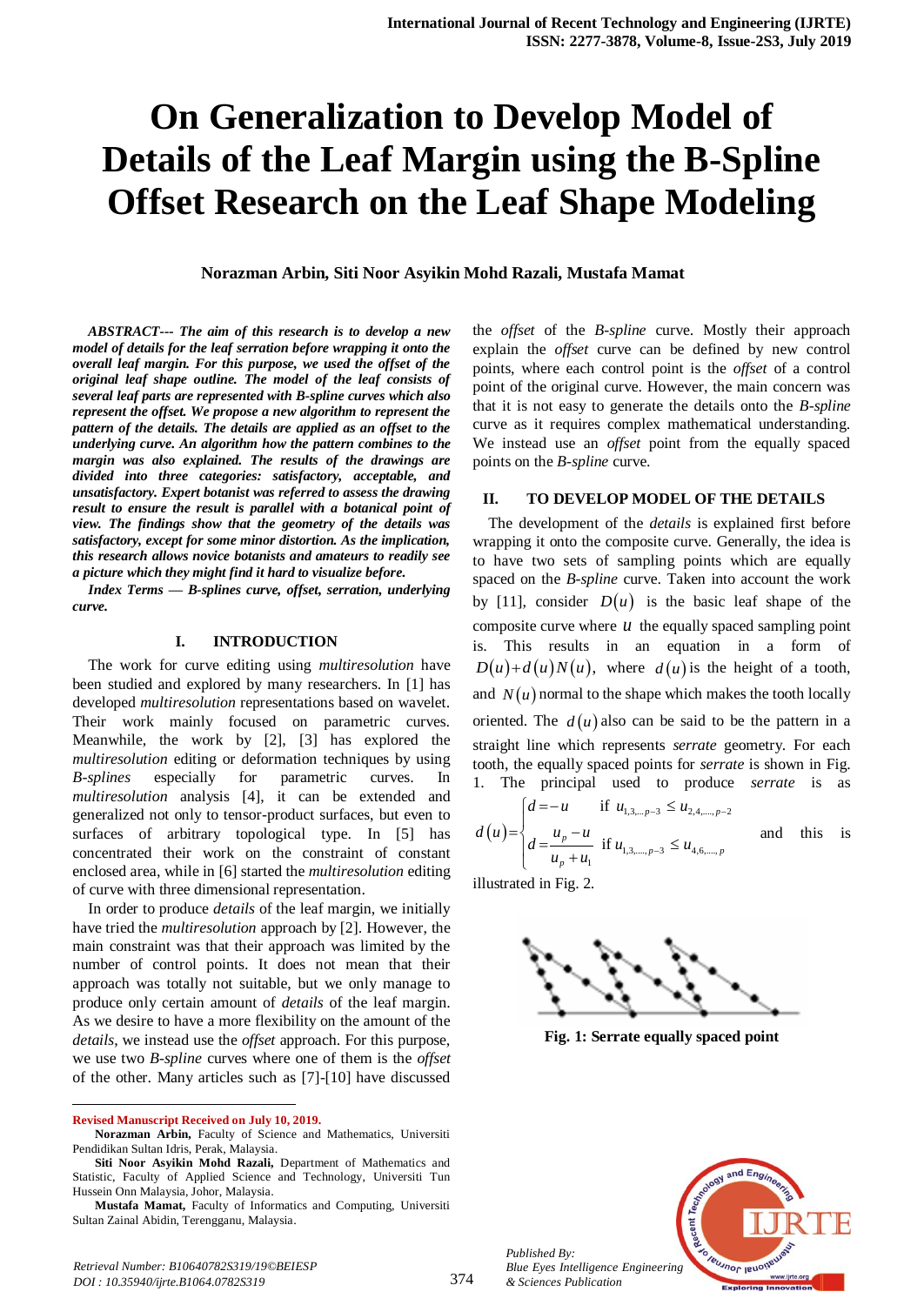# **ON GENERALIZATION TO DEVELOP MODEL OF DETAILS OF THE LEAF MARGIN USING THE B-SPLINE OFFSET RESEARCH ON THE LEAF SHAPE MODELING**



To add the teeth to the leaf margin, the following algorithm applies:

- 1. To produce the first sample points, the first curve of the whole leaf is sampled with 100 equally points, denoted as  $p_i$ ;  $i=1,...,100$
- 2. To produce the second, the teeth are generated by using the *offset* approach, producing points  $t_j$ ;  $j=1,2,...,k$ ; where k is an integer which is determined by the type of the teeth
- 

3. The sample curve A<sub>i</sub> is given by  
\n
$$
A_i = \begin{bmatrix} p_1, p_2, \dots, \max(p_i) < t_j, t_1, t_2, \dots, t_k, \min(p_i) < t_k, \dots, \\ p_{100} & \text{if } p_{11} \text{ and } p_{12} \text{ and } p_{13} \text{ are } t_1, t_2, \dots, t_k \text{ and } p_{14} \text{ are } t_1, t_2, \dots, t_k \text{ and } p_{15} \text{ are } t_1, t_2, \dots, t_k \text{ and } p_{16} \text{ are } t_1, t_2, \dots, t_k \text{ and } p_{17} \text{ are } t_1, t_2, \dots, t_k \text{ and } p_{18} \text{ are } t_1, t_2, \dots, t_k \text{ and } p_{19} \text{ are } t_1, t_2, \dots, t_k \text{ are } t_1, t_2, \dots, t_k \text{ and } p_{10} \text{ are } t_1, t_2, \dots, t_k \text{ are } t_1, t_2, \dots, t_k \text{ are } t_1, t_2, \dots, t_k \text{ are } t_1, t_2, \dots, t_k \text{ are } t_1, t_2, \dots, t_k \text{ are } t_1, t_2, \dots, t_k \text{ are } t_1, t_2, \dots, t_k \text{ are } t_1, t_2, \dots, t_k \text{ are } t_1, t_2, \dots, t_k \text{ are } t_1, t_2, \dots, t_k \text{ are } t_1, t_2, \dots, t_k \text{ are } t_1, t_2, \dots, t_k \text{ are } t_1, t_2, \dots, t_k \text{ are } t_1, t_2, \dots, t_k \text{ are } t_1, t_2, \dots, t_k \text{ are } t_1, t_2, \dots, t_k \text{ are } t_1, t_2, \dots, t_k \text{ are } t_1, t_2, \dots, t_k \text{ are } t_1, t_2, \dots, t_k \text{ are } t_1, t_2, \dots, t_k \text{ are } t_1, t_2, \dots, t_k \text{ are } t_1, t_2, \dots, t_k \text{ are } t_1, t_2, \dots, t_k \text{ are } t_1, t_2, \
$$

# **III. RESULTS AND DISCUSSION**

From botanical books [12]-[16], samples of 50 leaf descriptions which have *serrate* are carefully chosen. The Leaf Synthesis System [17] was used to test the idea. Expert botanists were referred to assess the drawing results. The quality of the leaf drawing is divided into three categories which are *satisfactory*, *acceptable*, and *unsatisfactory* [11], focuses on the overall shape which consists of three dimensions which are: (a) overall shape of leaf which consist of the aspect ratio, side, tip and base geometry; (b) teeth size; and (c) teeth location. Table 1 shows the analysis of mean for the dimension of all cases. The mean values show that they falls under satisfactory category.

| Dimension              | Mean Score |
|------------------------|------------|
| Overall shape of leaf  | 2.75       |
| Overall size of teeth  | 2.82       |
| Overall teeth location | 2.71       |

Following Fig. 3 is some of the results using [17].







**Fig. 3: Leaf synthesis system**

# **IV. CONCLUSION**

The main goal of this research to develop pattern for *serrate* and add the details to the leaf margin has been achieved with the overall results of 94% (mean score of 2.82) satisfactory cases. It shows that the approach used is practical and successful. Although the result is not perfect, but it is not too bad. There are some distortions to the teeth when bending the straight line. However, the distortion is not important in the overall picture. The overall teeth size and shape are still correct and the program still manage to produce reasonable drawing and identify the species.

#### **ACKNOWLEDGMENT**

This research is funded by the Malaysian Ministry of Education via Fundamental Research Grant Scheme (FRGS/1/2017/STG06/Unisza/01/1).

## **REFERENCES**

- 1. C. Chui, and E. Quak, "Wavelet on a bounded interval," in Numerical Methods of Approximation Theory, D. Braess and L. L. Schumaker, Eds. Basel: Birkhauser Verlag, 1992, pp. 1- 24.
- 2. A. Finkelstein, and D.H. Salesin, "Multiresolution curves," Computer Graphics, 28, 1994, pp. 261–268.
- 3. F. F. Samavati, and R. H. Bartels, "Multiresolution curve and surface representation: Reversing subdivision rules by leastsquares data fitting," Computer Graphics Forum, 18(2), 2001, pp. 97-118.
- 4. M. Lounsbery, T. DeRose, and J. Warren, "Multiresolution analysis for surface of arbitrary topological type," ACM Transaction on Graphics, 16, 1997, pp. 34-73.
- 5. S. Hahmann, G. Bonneau, and B. Sauvage, "Area preserving deformation of multiresolution curves," Computer Aided Geometric Design, 22(4), 2015, pp. 349-367.
- 6. B. Sauvage, S. Hahmann, and G.P. Bonneau, "Length constraint multiresolution for surface wrinkling," IEEE International Conference on Shape Modeling and Application, 21, 2006, pp. 251-256.
- 7. J. L. Gu, Y. H. Jung, K. W. Lee, and D.W. Lee, "Approximation of planar offset curves using quadratic trigonometric splines with shape parameter," International

375

Journal of Precision Engineering and Manufacturing, 14(11), 2013, pp. 1881-1890.



*Published By: Blue Eyes Intelligence Engineering & Sciences Publication*